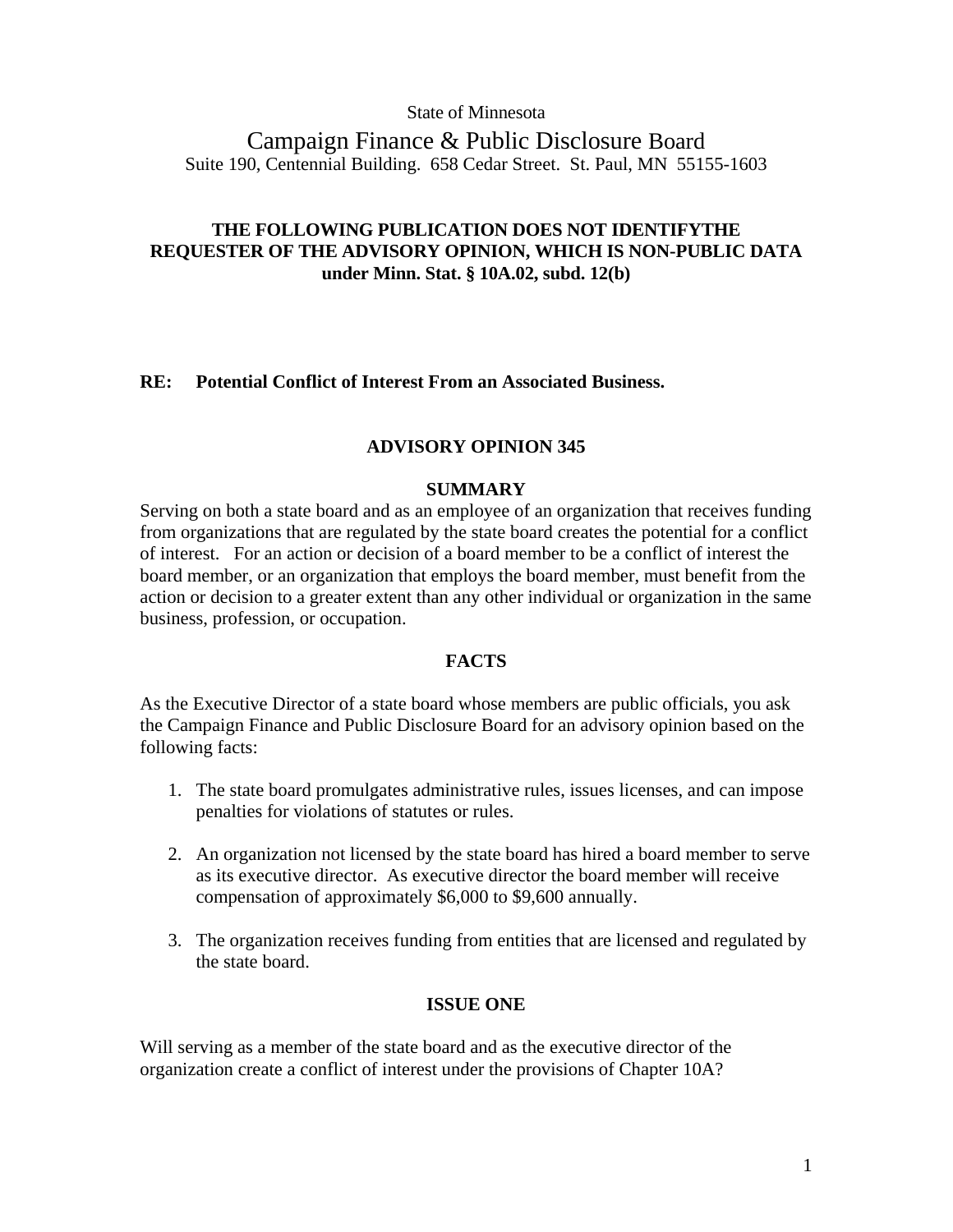#### **OPINION**

In determining if there is a conflict of interest that requires a public official to take the steps provided in Minn. Stat. S10A.07, two issues must be considered, 1) is the relationship in question covered by the provisions of the statute, and 2) will the specific action or decision of the public official constitute a conflict of interest? From the facts provided serving as the executive director of the organization makes the organization an "associated business" of the board member. This is because an associated business is defined in Minn. Stat. §10A.01, subd. 5, as any association that pays an individual more than \$50 in any month for compensation as service as a director or employee of the association. Any action or decision made by the board member that will substantially affect the financial interest of an associated business, regardless of whether there is a direct impact on the compensation or personal financial interests of the board member, is an action that must be evaluated as a potential conflict of interest.

For the specific action or decision of the board member to present a conflict of interest. it must affect the financial interests of the board member or of the organization more than any other individual or organization in a similar business classification, profession or occupation. Any action or decision that does not meet that threshold is not a conflict of interest under the provisions of Minn. Stat. § 10A.07. As submitted the advisory opinion request does not provide a specific action or decision and what affect a decision may have on the financial interests of the organization or the board member. Therefore the board cannot address whether a conflict of interest currently exists.

If in the future, the board member concludes that an upcoming action or decision of the state board will constitute a conflict of interest the board member must take the actions required in Minn. Stat. 510A.07 subd. 1 and 2. Those actions include preparing a written statement describing the matter requiring an action or decision and the conflict of interest it creates and providing the statement to the chair of the state board. If there is insufficient time to prepare a written statement the board member must orally inform the state board of the conflict. If possible the board member must abstain from influencing the action or decision that causes the conflict of interest. If the governing rules of the state board do not permit a board member to abstain, or if for some other reason the board member cannon abstain, a written statement describing the conflict of interest and the action taken must be filed with the Campaign Finance and Public Disclosure Board within a week of the action taken.

Issued November 20,2002

Douglas A. Klelley, Chair

Campaign Finance and Public Disclosure Board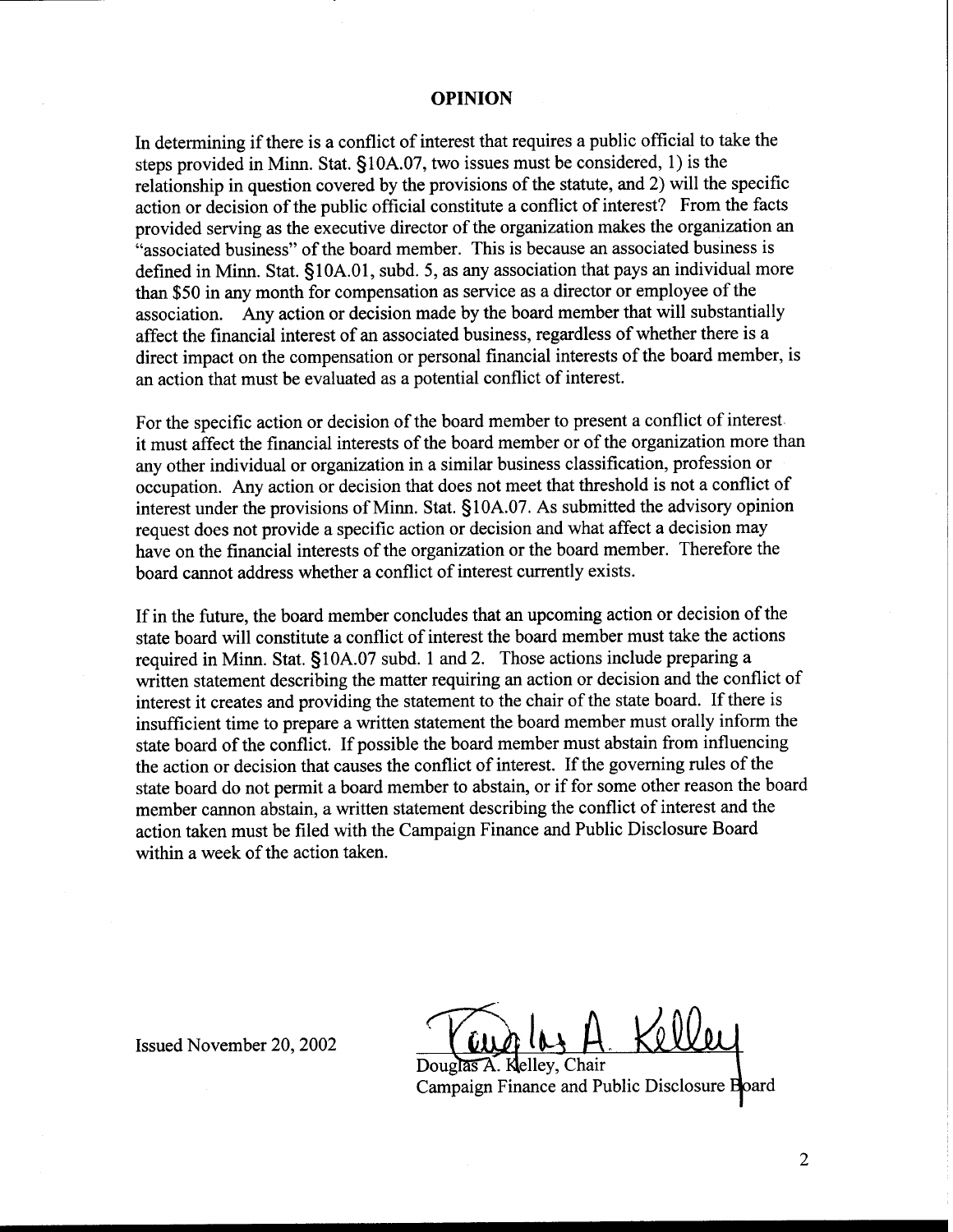# **Cited Statutes**

#### **10A.01 DEFINITIONS.**

 **Subd. 5**. **Associated business**. "Associated business" means an association from which the individual receives compensation in excess of \$50, except for actual and reasonable expenses, in any month as a director, officer, owner, member, partner, employer or employee, or whose securities the individual holds worth \$2,500 or more at fair market value.

**Subd. 35. Public official**. "Public official" means any:

 (6) member, chief administrative officer, or deputy chief administrative officer of a state board or commission that has either the power to adopt, amend, or repeal rules under chapter 14, or the power to adjudicate contested cases or appeals under chapter 14;

# **10A.07 CONFLICTS OF INTEREST**

 Subdivision 1. **Disclosure of potential conflicts**. A public official or a local official elected to or appointed by a metropolitan governmental unit who in the discharge of official duties would be required to take an action or make a decision that would substantially affect the official's financial interests or those of an associated business, unless the effect on the official is no greater than on other members of the official's business classification, profession, or occupation, must take the following actions:

 (1) prepare a written statement describing the matter requiring action or decision and the nature of the potential conflict of interest;

(2) deliver copies of the statement to the official's immediate superior, if any; and

 (3) if a member of the legislature or of the governing body of a metropolitan governmental unit, deliver a copy of the statement to the presiding officer of the body of service.

 If a potential conflict of interest presents itself and there is insufficient time to comply with clauses (1) to (3), the public or local official must orally inform the superior or the official body of service or committee of the body of the potential conflict.

 Subd. 2. **Required actions**. If the official is not a member of the legislature or of the governing body of a metropolitan governmental unit, the superior must assign the matter, if possible, to another employee who does not have a potential conflict of interest. If there is no immediate superior, the official must abstain, if possible, in a manner prescribed by the board from influence over the action or decision in question. If the official is a member of the legislature, the house of service may, at the member's request, excuse the member from taking part in the action or decision in question. If the official is not permitted or is otherwise unable to abstain from action in connection with the matter, the official must file a statement describing the potential conflict and the action taken. A public official must file the statement with the board and a local official must file the